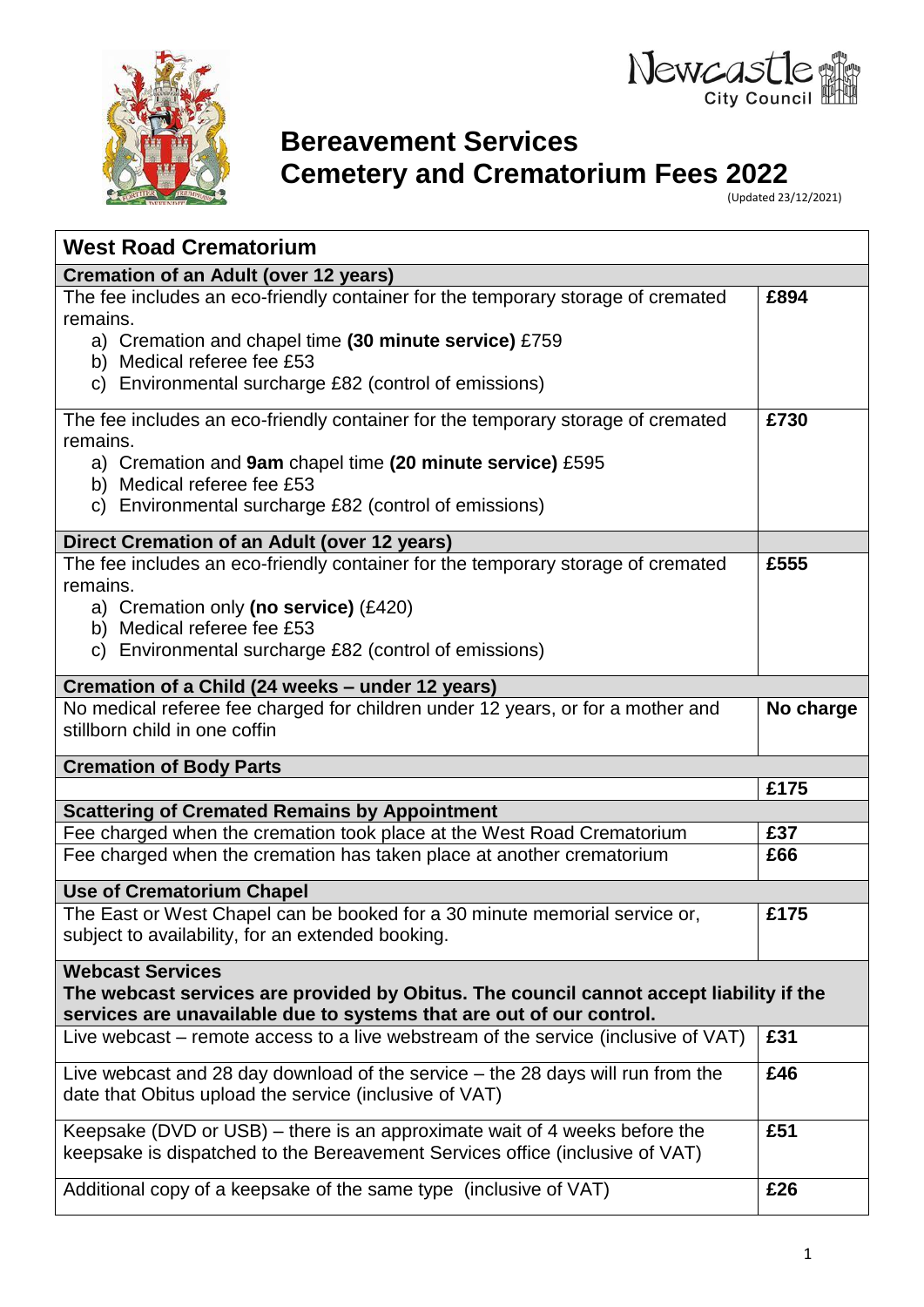| <b>Cemeteries</b>                                                                                                                                                                                          |                     |  |
|------------------------------------------------------------------------------------------------------------------------------------------------------------------------------------------------------------|---------------------|--|
| All new graves must be purchased, with the exception of graves for children aged 12<br>years and under.<br>*If the deceased is regarded as a non-resident of Newcastle at the time of burial an additional |                     |  |
| interment fee will be charged unless:                                                                                                                                                                      |                     |  |
| a) the deceased had purchased the Exclusive Rights of Burial as a resident;<br>b) the deceased is the spouse of the person who purchased the Exclusive Rights as a resident;                               |                     |  |
| c) the deceased resided within the boundary of the city during the five years preceding their<br>death.                                                                                                    |                     |  |
| Interment of an Adult (over 12 years)                                                                                                                                                                      |                     |  |
| Monday to Thursday 10.30am -2.30pm / Friday 10.30am - 2pm                                                                                                                                                  | £966                |  |
| Resident of Newcastle upon Tyne<br>*Non-resident of Newcastle upon Tyne                                                                                                                                    | £1931               |  |
|                                                                                                                                                                                                            |                     |  |
| Interment of a Child - Full Burial and Cremated Remains<br>(24 weeks up to and including 12 years)                                                                                                         |                     |  |
| Resident and Non-resident of Newcastle upon Tyne                                                                                                                                                           | <b>No</b><br>charge |  |
| Interment of an Adult (over 12 years) Out of Hours<br>Monday to Thursday after 2.30pm / Friday after 2pm                                                                                                   |                     |  |
| Resident of Newcastle upon Tyne                                                                                                                                                                            | £1139               |  |
| *Non-resident of Newcastle upon Tyne                                                                                                                                                                       | £2070               |  |
| Interment of an Adult (over 12 years) Weekend and Bank Holidays<br>10.30am until 2.30pm                                                                                                                    |                     |  |
| Resident of Newcastle upon Tyne                                                                                                                                                                            | £1979               |  |
| *Non-resident of Newcastle upon Tyne                                                                                                                                                                       | £2450               |  |
| <b>Interment of Body Parts</b>                                                                                                                                                                             |                     |  |
| Resident and non-resident of Newcastle upon Tyne                                                                                                                                                           | £292                |  |
| <b>Interment of Cremated Remains</b><br>Monday to Thursday, 10.30am until 2.30pm /<br>Friday, Saturday and Sunday, 10.30am until 2.30pm                                                                    |                     |  |
| Resident of Newcastle upon Tyne                                                                                                                                                                            | £292                |  |
| *Non-resident of Newcastle upon Tyne                                                                                                                                                                       | £584                |  |
| <b>Wooden Liner</b>                                                                                                                                                                                        |                     |  |
| Manufacture and provision of a wooden liner                                                                                                                                                                | £205                |  |
| <b>Test Dig</b>                                                                                                                                                                                            |                     |  |
| The deed holder of a grave has the right to request a test dig to determine whether the                                                                                                                    | £117                |  |
| grave will take a further burial. The test dig fee will be deducted from the next burial<br>fee.                                                                                                           |                     |  |
| <b>Exhumation -</b> A minimum charge will be applied for the exhumation. The final fee is subject to<br>change, depending on the circumstances of the exhumation.                                          |                     |  |
| Adult (minimum fee)                                                                                                                                                                                        | £1963               |  |
| Child (minimum fee)                                                                                                                                                                                        | £981                |  |
| Cremated remains (minimum fee)                                                                                                                                                                             | £827                |  |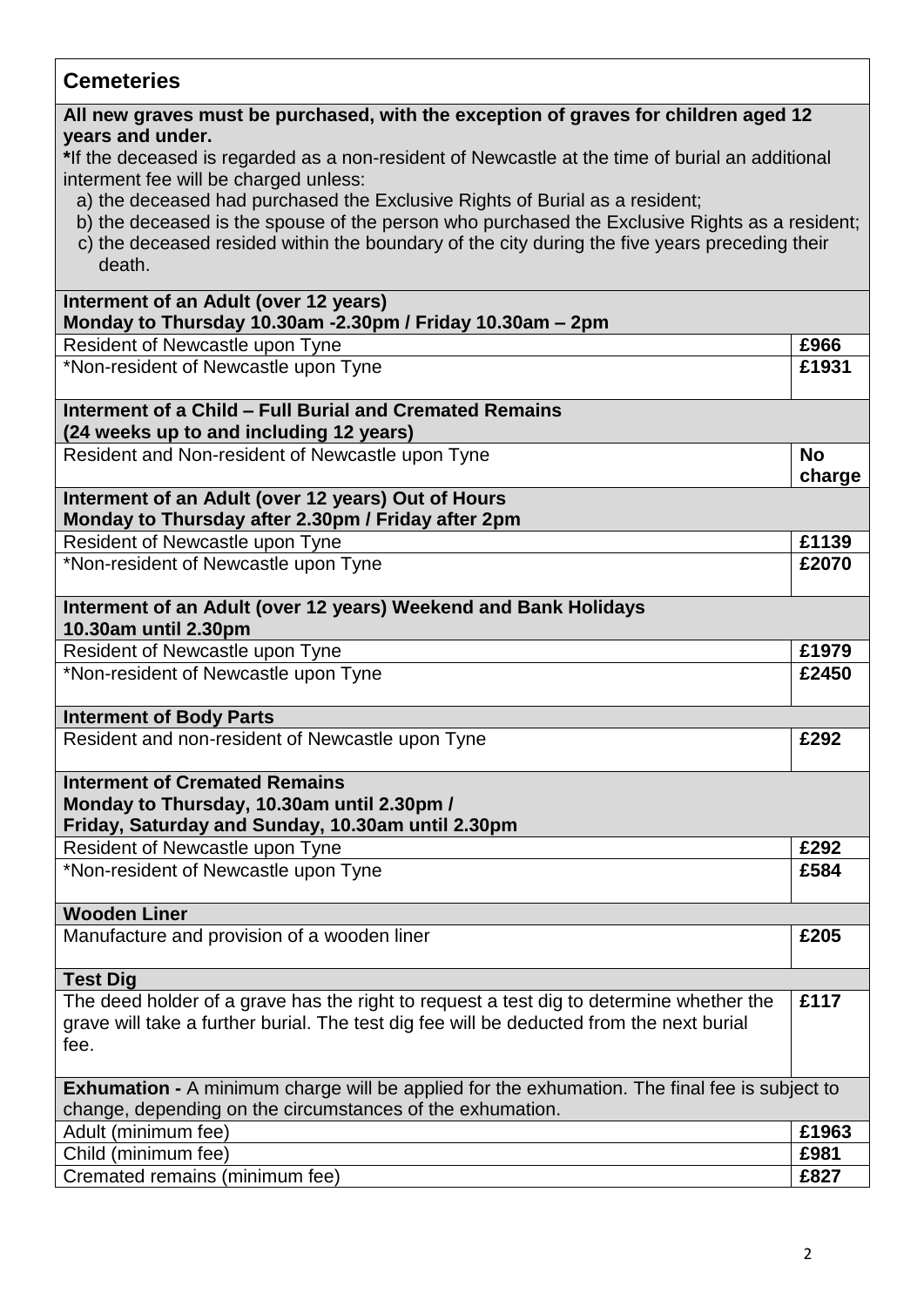## **Exclusive Rights of Burial – all new graves must be purchased, with the exception of graves for children aged 12 years and under.**

**\*\***The Exclusive Rights of Burial fees will be increased where a person at the time of death was not regarded as a resident of Newcastle upon Tyne, unless:

- a) the Exclusive Rights are purchased at the time of the burial;
- b) the deceased had resided within the boundary of the city within the five years prior to their death;
- c) The deceased is a baby between 24 weeks up to and including 12 years.

Purchasing the Exclusive Rights to a grave does not grant ownership of the grave but does give the deed holder control over further burials in the grave, if there is space, and over any memorials that may be placed on the grave, subject to the Cemetery Rules and Regulations.

The deed holder must make an application for a memorial to Newcastle City Council via a mason who has been verified on our registered list of stonemasons. The Council reserves the right to remove any memorial that does not meet with the requirements of the Cemetery Rules and Regulations.

The rights to a grave may be purchased in advance, or for memorial purposes only. In these instances, the fee is determined by the address of the purchaser.

#### **Exclusive Rights of Burial – Full Size Grave for a period of 50 years from the date of purchase**

| Resident of Newcastle upon Tyne – grave for one burial                                                                                     | £878  |  |
|--------------------------------------------------------------------------------------------------------------------------------------------|-------|--|
| **Non-resident of Newcastle upon Tyne - grave for one burial                                                                               | £1757 |  |
| Resident of Newcastle upon Tyne – grave for two burials                                                                                    | £1098 |  |
| **Non-resident of Newcastle upon Tyne – grave for two burials                                                                              | £2196 |  |
| Resident of Newcastle upon Tyne – grave for three burials (subject to the<br>conditions at the time of the preparation of the grave)       | £1317 |  |
| **Non-resident of Newcastle upon Tyne – grave for three burials (subject<br>to the conditions at the time of the preparation of the grave) | £2634 |  |
| <b>Exclusive Rights of Burial - Baby Burial Garden Plot</b>                                                                                |       |  |
| Resident and Non-resident fee for baby burial garden grave                                                                                 | £563  |  |
| Exclusive Rights of Burial - Cremation Plot for a period of 50 years from the date of                                                      |       |  |
| purchase                                                                                                                                   |       |  |
| Resident of Newcastle upon Tyne                                                                                                            | £563  |  |
| **Non-resident of Newcastle upon Tyne                                                                                                      | £1125 |  |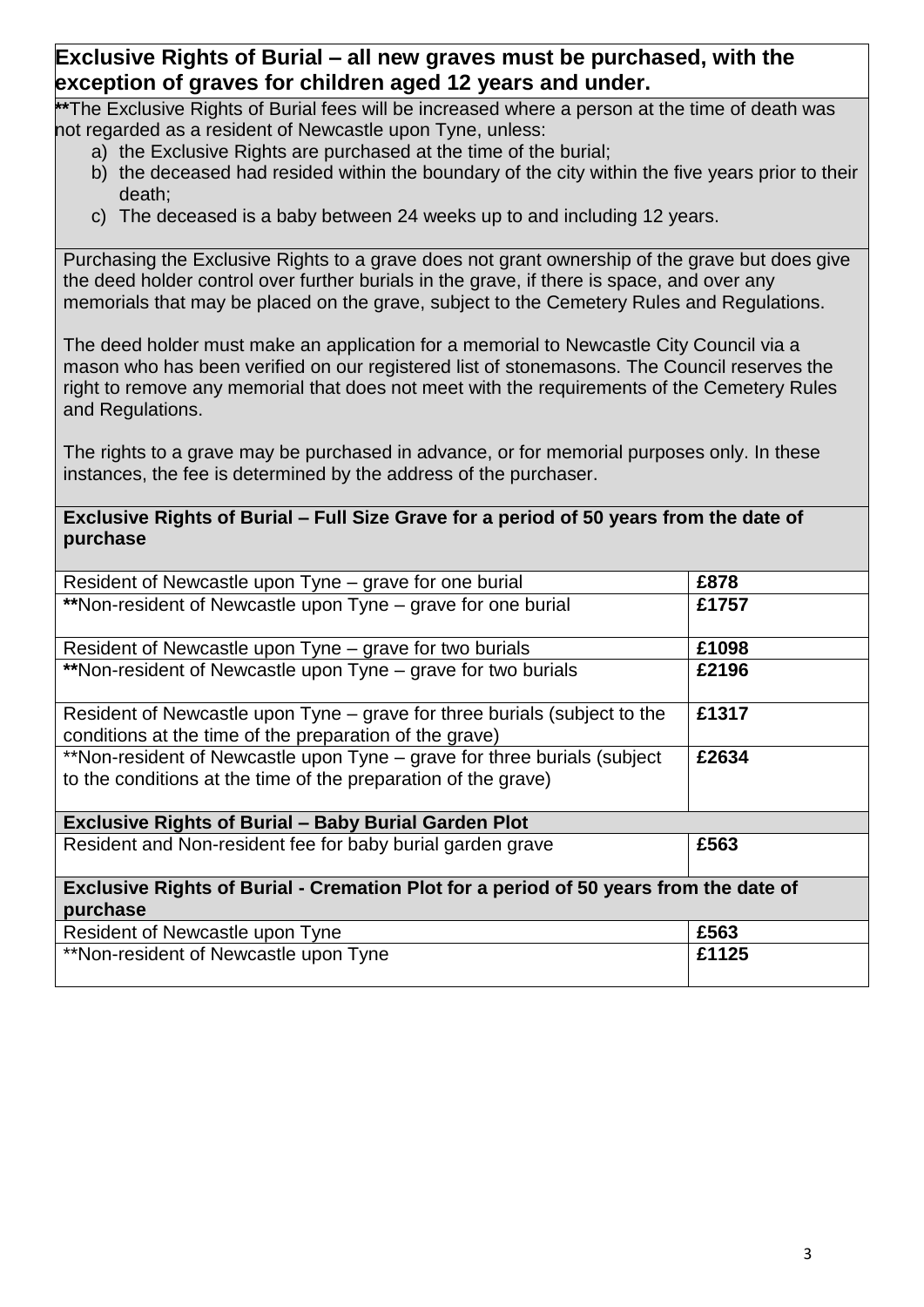## **Cemetery Memorials**

### **Memorial fees are not charged where the exclusive rights were purchased after 29 September 1992.**

An application must be made via a memorial stonemason who is registered with Newcastle City Council to work in the council run cemeteries. The council reserves the right to remove any memorial that has been installed illegally, or is in contravention of the Cemetery Rules and Regulations.

For information regarding the registered memorial masons or the Cemetery Rules and Regulations, please contact the Bereavement Services office.

| <b>Headstone</b>                                                                                                                                 |       |
|--------------------------------------------------------------------------------------------------------------------------------------------------|-------|
| Purchase of the exclusive rights required                                                                                                        | £339  |
| Plaque / Flat Stone (not permitted without a headstone)                                                                                          |       |
| Purchase of the exclusive rights required                                                                                                        | £85   |
| <b>Added Inscription</b>                                                                                                                         |       |
| Purchase of the exclusive rights required                                                                                                        | £85   |
| <b>Tablet Vase Set</b>                                                                                                                           |       |
| Purchase of the exclusive rights is not required                                                                                                 | £254  |
| <b>Vase</b>                                                                                                                                      |       |
| Purchase of the exclusive rights is not required                                                                                                 | £32   |
| <b>Replacement Memorial</b>                                                                                                                      |       |
| Fee to replace a memorial. Purchase of the exclusive rights required                                                                             | £62   |
| Construction of a vault for a single grave                                                                                                       |       |
|                                                                                                                                                  | £1183 |
| Kerbstone Sets - the kerbset fee is always charged irrespective of when the exclusive<br>rights were purchased                                   |       |
| Kerbset with headstone - fee if exclusive rights purchased on or before 29<br>September 1992 (not permitted on lawn sections or cremation plots) | £780  |
| Kerbset only (not permitted on lawn sections or cremation plots)                                                                                 | £441  |
| Border Kerbs - the fee for border kerbs is always charged irrespective of when the<br>exclusive rights were purchased                            |       |
| Maximum: 4ft wide x 2ft depth (permitted on lawn, babies and ordinary<br>sections)                                                               | £132  |
| <b>Clean and Renovate</b>                                                                                                                        |       |
| Assessment of application for clean and renovate, including the<br>administration process and issue of a permit                                  | £28   |
| <b>Structural Assessment of Memorials</b>                                                                                                        |       |
| Structural assessment of memorials where the height exceeds 4ft                                                                                  | £28   |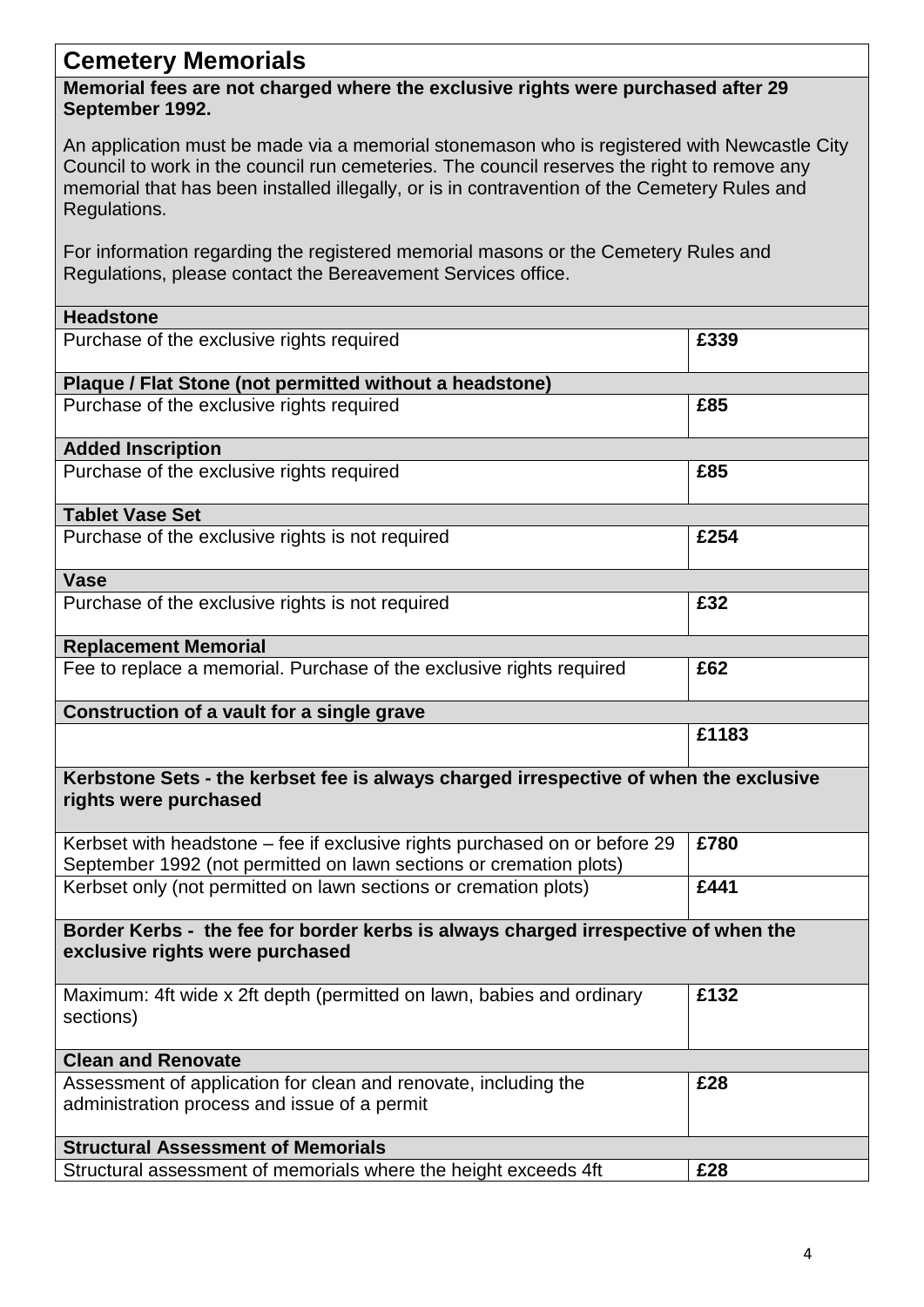| <b>Non-Grave Memorial Schemes (fees inclusive of VAT)</b>                                                         |       |  |
|-------------------------------------------------------------------------------------------------------------------|-------|--|
| Book of Remembrance (minimum two-line entry up to a maximum of eight lines)                                       |       |  |
| Entry per line                                                                                                    | £42   |  |
| <b>Folded Remembrance Card</b>                                                                                    |       |  |
| Remembrance card (minimum two-line entry)                                                                         | £42   |  |
| Each additional line of entry                                                                                     | £23   |  |
| <b>Miniature Book of Remembrance</b>                                                                              |       |  |
| Miniature Book (minimum of two-line entry)                                                                        | £90   |  |
| Each additional line of entry                                                                                     | £23   |  |
| Emblem in Book of Remembrance, Folded Remembrance Card or Miniature Book of<br>Remembrance                        |       |  |
| Emblem (a minimum of five lines must be purchased for all entries with an                                         | £132  |  |
| emblem in the Book of Remembrance)                                                                                |       |  |
| Family Crest or Badge in Book of Remembrance, Folded Remembrance Card, or Miniature<br><b>Book of Remembrance</b> |       |  |
| Family crest or badge (an eight-line entry must be purchased with a family                                        | £186  |  |
| crest or badge for all entries in the Book of Remembrance)                                                        |       |  |
| Hall of Remembrance - Leather Memorial Panel                                                                      |       |  |
| Single leather memorial panel (five-year lease with the option to renew or                                        | £339  |  |
| have your panel returned at the end of the term)                                                                  |       |  |
| Double leather memorial panel (five-year lease)                                                                   | £668  |  |
| Renewal of leather memorial panel lease for a further five years                                                  | £186  |  |
| Indoor Columbarium - Located on the First Floor in the Hall of Remembrance                                        |       |  |
| Lease of a niche in the indoor columbarium for ten years                                                          | £568  |  |
| Lease of a niche in the indoor columbarium for five years                                                         | £339  |  |
| <b>Outdoor Columbarium Wall</b>                                                                                   |       |  |
| Lease of Sanctum Vault in Outdoor Columbarium Wall for ten years                                                  | £849  |  |
| (capacity to hold up to two sets of ashes)                                                                        |       |  |
| Lease of Sanctum Vault in Outdoor Columbarium Wall for five years                                                 | £461  |  |
| Placement of second casket in Outdoor Columbarium Wall                                                            | £132  |  |
| <b>Outdoor Columbarium Single Sanctum Vault</b>                                                                   |       |  |
| Lease of Single Sanctum Vault in Outdoor Columbarium for ten years                                                | £1156 |  |
| Lease of Single Sanctum Vault in Outdoor Columbarium for five years                                               | £631  |  |
| Outdoor Single Barbican Kerb Block (single granite vase block with plaque)                                        |       |  |
| Lease of Barbican Granite Kerb Block for five years (text and photo)                                              | £540  |  |
| Lease of Barbican Granite Kerb Block for five years (text only)                                                   | £488  |  |
| Renewal of Lease for Barbican Granite Kerb Block for a further five years                                         | £286  |  |
| <b>Outdoor Barbican Memorial</b>                                                                                  |       |  |
| Lease of Barbican Plaque (text only) for ten years                                                                | £621  |  |
| Lease of Barbican Plaque (text only) for five years                                                               | £339  |  |
| Lease of Barbican Plaque (text and design) for ten years                                                          | £668  |  |
| Lease of Barbican Plaque (text and design) for five years                                                         | £403  |  |